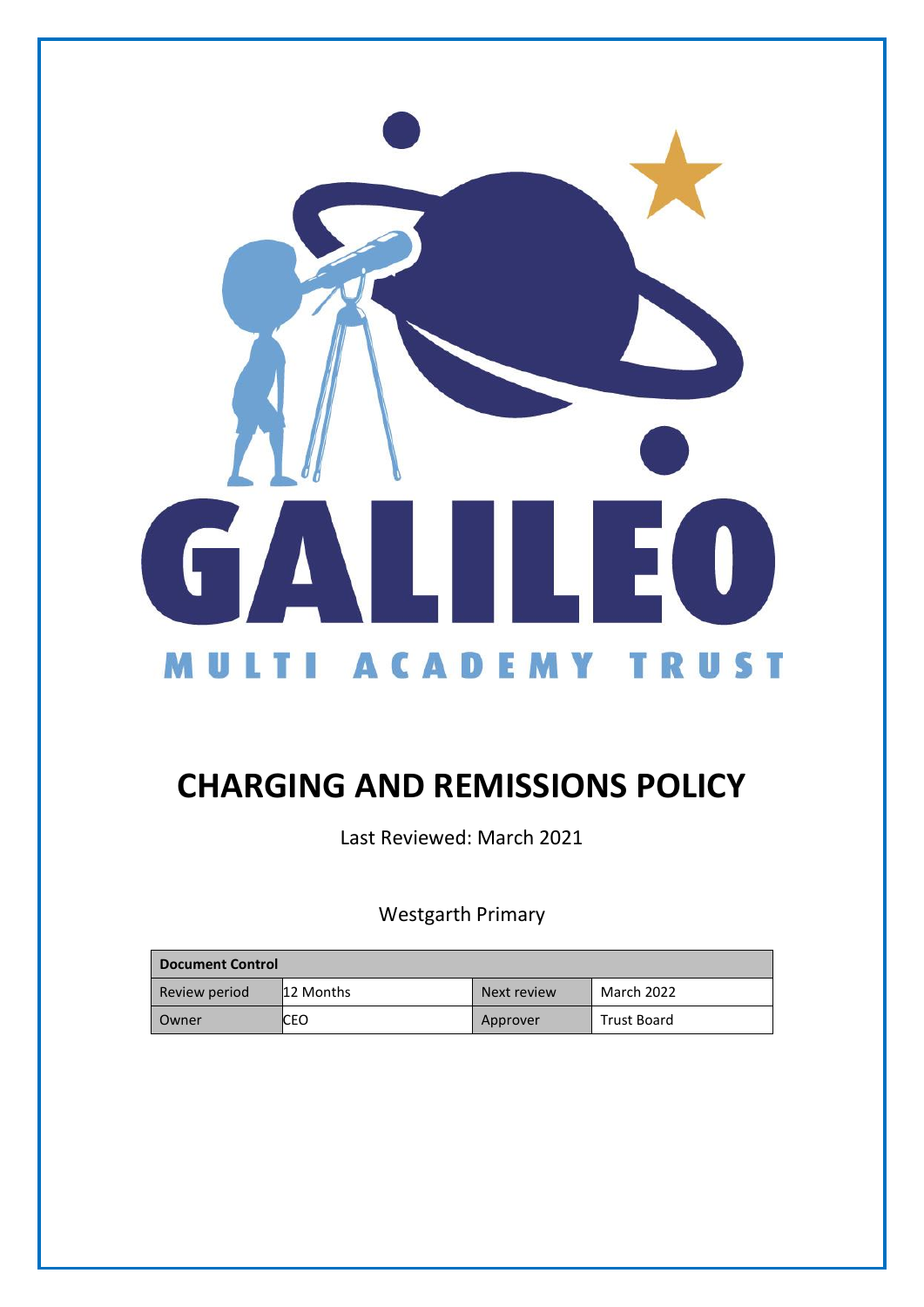# **1. Introduction**

- 1.1 Westgarth Primary recognises the value of providing a wide range of experiences to enrich and extend pupils' learning and to contribute to their personal development. The school aims to promote and provide such experiences for all the pupils of the school, both as part of a broad and balanced curriculum and as additional optional activities. This policy will set out the circumstances in which charges will or will not be made for school activities and when charges may be waived in order to ensure that all pupils:
- have an equal opportunity to benefit from educational visits, curricular and extra-curricular activities.
	- 1.2 This policy complies with sections 449-462 of the Education Act 1996, the Trust's Funding Agreement and the Department for Education's Advice: Charging for School Activities (May 2018).

# **2. Activities During School Hours**

- 2.1 Generally, there will be no charge for education provided during school hours, subject to limited exceptions, including the provision of some music tuition (see Section 6).
- 2.2 In respect of transport, the school cannot charge for:
- Transporting registered pupils to or from school premises, where the Trust has a statutory obligation to provide transport;
- Transporting registered pupils to other premises where the Trust has arranged for pupils to be educated;
- Transport that enables a pupil to meet an examination requirement when they have been prepared for that examination at the school;
- Transport provided in connection with an educational visit.

2.3 The school may charge for:

- Activities that take place outside of school hours (see Section 3);
- Any books, materials, instruments or equipment that the parent wishes the child to own. The cost will be made clear to the parents before charge:
- Optional extras (Section 3.2);
- Instrumental or vocal tuition (Section 6);
- Certain early years provision;
- Provision of community facilities.
	- 2.4 Where a charge is to be made for a particular type of activity, parents should be informed that there will be a charge and how the charge will be calculated. Parents will also be informed from the outset as to whether they may qualify for help with the cost.

### **3. Activities Outside of School Hours (Non-Residential)**

- 3.1 There will be no charge for activities that take place outside of school hours when they are:
- Part of the National Curriculum:
- Part of a syllabus for a prescribed public examination that the pupil is being prepared for at the school
- Part of religious education.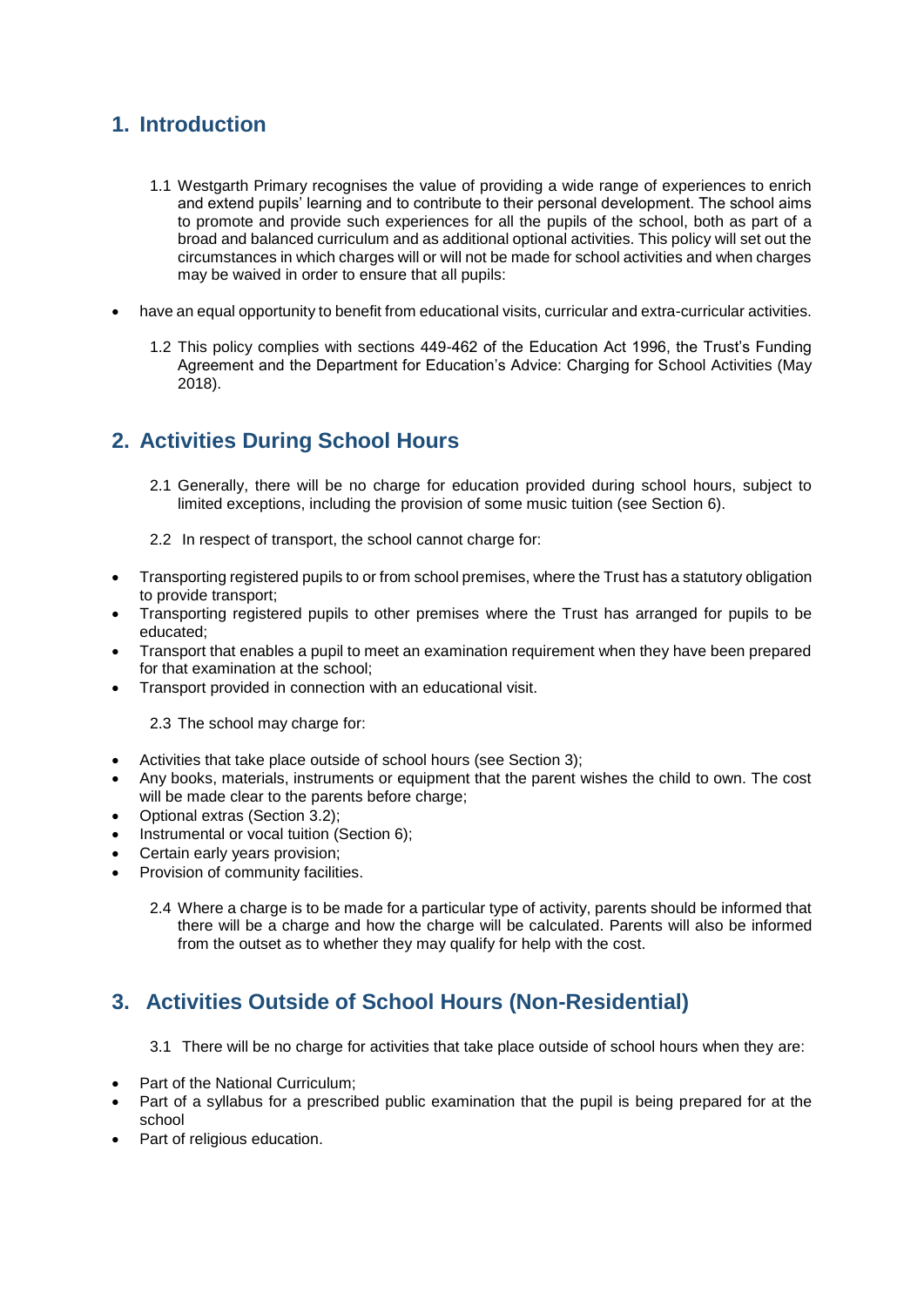#### **3.2 Optional Extras**

- 3.2.1 Charges may be made for optional extras. Optional extras are:
	- Education provided outside of school time that is not:
		- a) Part of the National Curriculum;

b) Part of a syllabus for a prescribed public examination that the pupil is being prepared for at the school;

c) Part of religious education

- Examination entry fee(s) if the registered pupil has not been prepared for the examination(s) at the school;
- Transport (other than transport that is required to take the pupil to school or to the premises where the Trust have arranged for the pupil to be provided with education);
- Extended day services offered to pupils (e.g. before school breakfast clubs, after-school clubs).

#### **3.3 The Cost of Optional Extras**

- 3.3.1 The Headteacher will decide when it is necessary to charge for optional extras.
- 3.3.2 Any charge made in respect of individual pupils will not exceed the actual cost of providing the optional extra activity, divided equally by the number of pupils participating. It will therefore not include an element of subsidy for any pupils wishing to participate in the activity whose parents are unwilling or unable to pay the full charge
- 3.3.3 When calculating the cost of optional extras, an amount may be included in relation to:
- Any materials, books, instruments or equipment provided in connection with the optional extra;
- The cost of buildings and accommodation;
- Non-teaching staff;
- Teaching staff engaged under contracts for services purely to provide an optional extra, including supply teachers engaged specifically to provide the optional extra;
- The cost, or a proportion of the costs, for teaching staff employed to provide tuition in playing a musical instrument, where the tuition is an optional extra.
- 3.3.4 Participation in any optional extra activity will be on the basis of parental choice and a willingness to pay the charges. The school will need to have the agreement of parents before organising the provision of an optional extra where charges will be made.

# **4. Activities Partly During School Hours On or Off Site (Non-Residential)**

- 4.1 Where the majority of a non-residential activity takes place during school hours, the activity will be deemed to have taken place during school hours and therefore will incur no charge. Travelling time is included in time spent on activity.
- 4.2 In cases where the majority of a non-residential activity takes place outside of school hours, it will be deemed to have taken place outside of school hours and therefore a charge may be made. However, a charge can only be made for the activity outside of school hours if it is not part of the National Curriculum, not part of a syllabus for a prescribed public examination that the pupil is being prepared for at the school and not part of religious education.

The charge cannot include the cost of alternative provision for those pupils who do not wish to participate. No charge can be made for supply teachers to cover for those teachers who are absent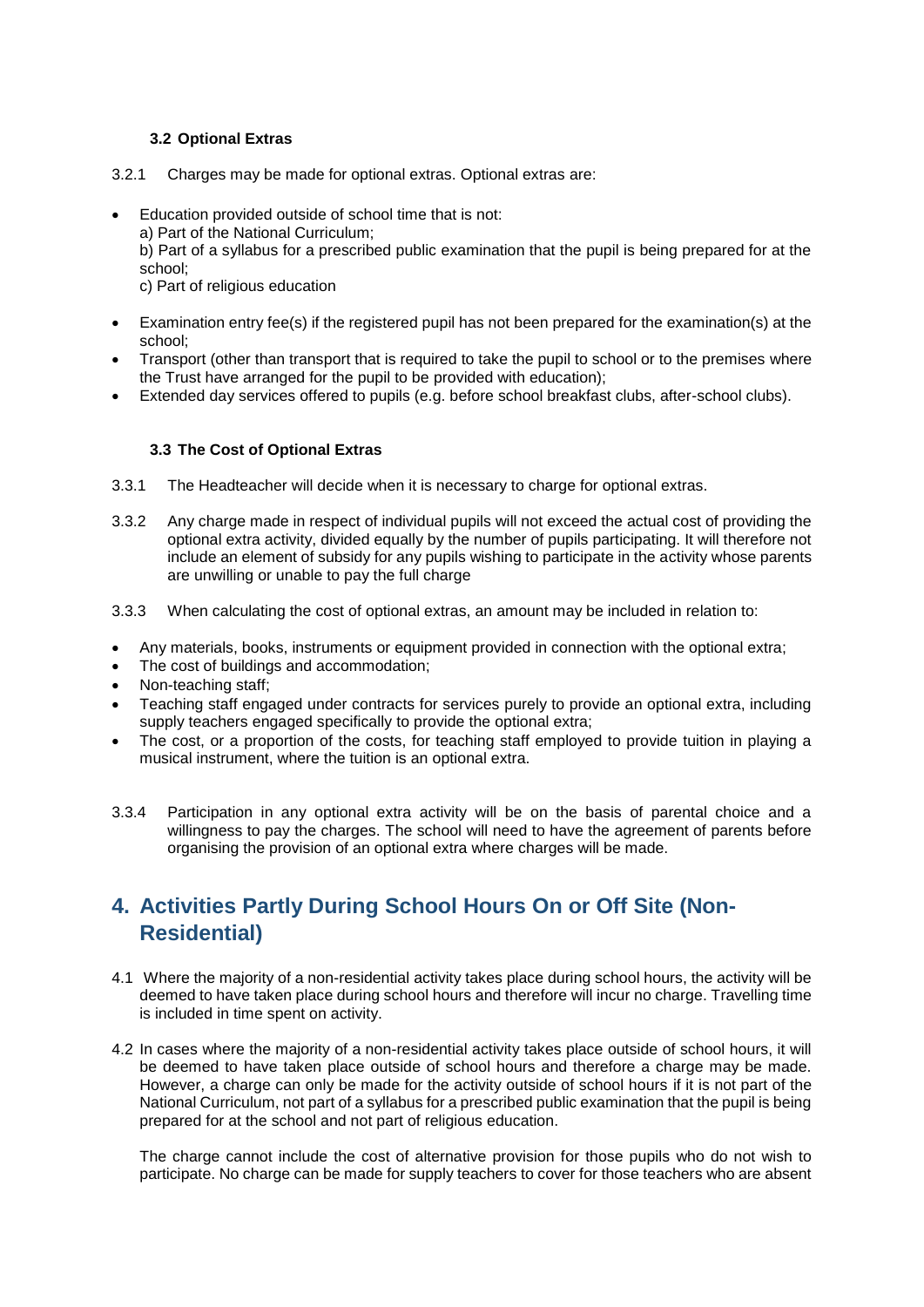from school accompanying pupils on a visit. In this case, the charging of the activity will be the same as is outlined in section 3.

## **5. Residential Activities**

5.1 The school will not charge for:

- Education provided on any visit that takes place during school hours;
- Education provided on any visit that takes place outside school hours if it is part of the National Curriculum, or part of a syllabus for a prescribed public examination that the pupil is being prepared for at the school, or part of religious education;
- Supply teachers to cover for those teachers who are absent from school accompanying pupils on a residential visit;
- Travel provided in connection with an educational visit.
- 5.2 The School will charge for:
- Board and Lodging when any visit has been organised by the school where there may be a cost for board and lodging, parents will be informed of this before the visit takes place. The charge will not exceed the actual cost. Parents who can prove they are in receipt of certain benefits may be exempt from paying this cost (see Section 8 for more guidance on remissions).
- Activities Schools may charge for residential activities outside of school hours if it is not part of the national curriculum, not part of a syllabus for a prescribed public examination that the pupil is being prepared for at the school and not part of religious education.

### **6. Music Tuition Within School Hours**

- 6.1 The school follows government legislation that states that all education provided during school hours must be free; however, music lessons are an exception to this rule.
- 6.2 The Charges for Music Tuition (England) Regulations 2007 set out the circumstances in which charges can be made for tuition in playing a musical instrument, including vocal tuition.
- 6.3 Charges will be made if the teaching is not an essential part of the National Curriculum or the first access to the Key Stage 2 Instrumental and Vocal Tuition Programme.
- 6.4 Schools may charge for teaching requested by parents. Vocal or instrumental tuition may be provided to either an individual pupil or to a group. The cost of these lessons may depend on the size and duration of the class as well as the type of instrument; however, the charges made to parents will not exceed the cost of the provision.
- 6.5 There is no charge for vocal or instrumental tuition for children who are looked after by a Local Authority (within the meaning of section 22(l) of the Children Act 1989). This includes instruments, music books and exam fees.

### **7. Damage to Property and Breakages**

7.1 Where school property has been wilfully or recklessly damaged by a student or parent, the school may charge those responsible for some or all of the cost of repair or replacement. Where property belonging to a third party has been damaged by a pupil, and the school has been charged, the